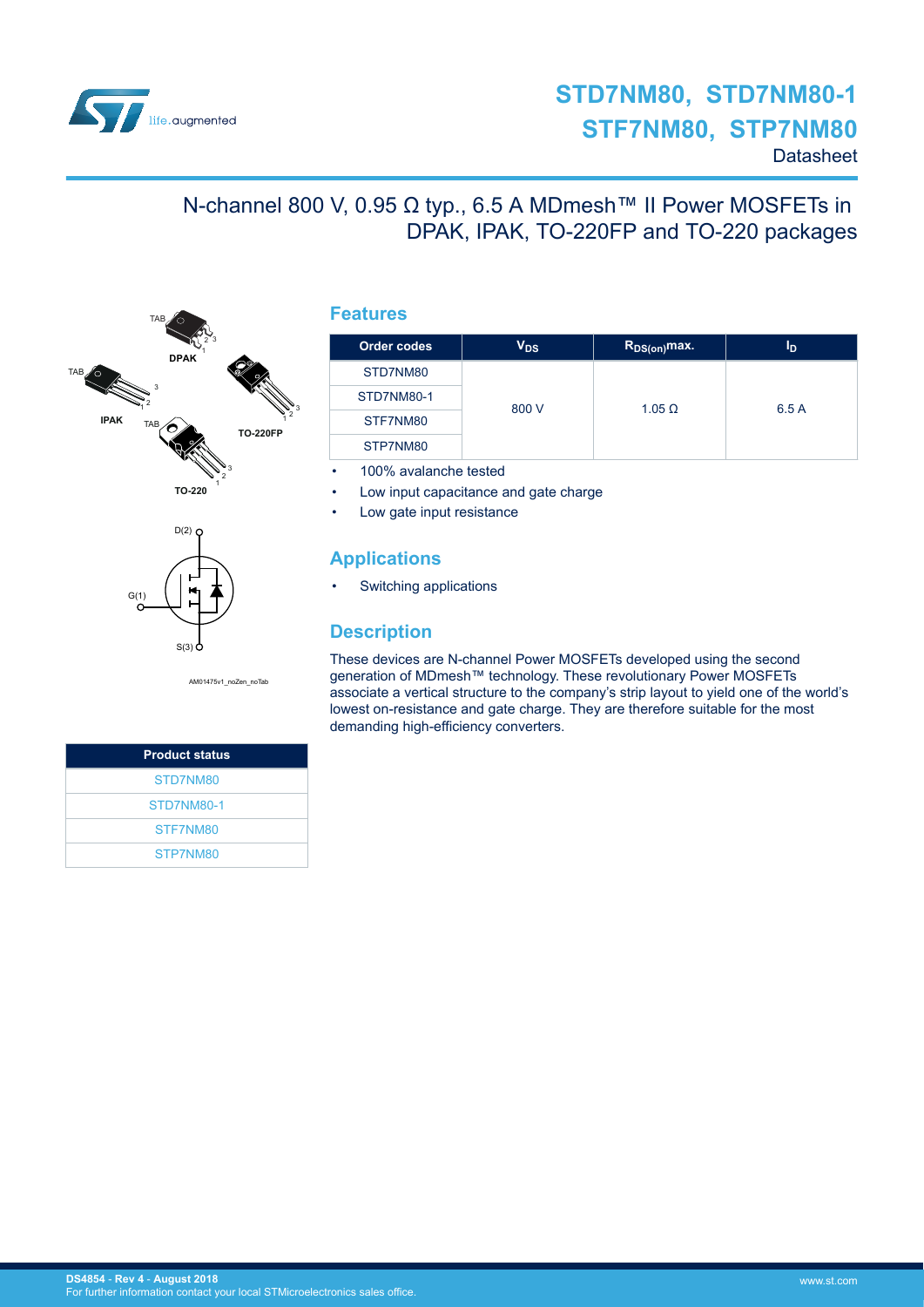<span id="page-1-0"></span>

# **1 Electrical ratings**

|                  |                                                                                                            | Value                        |                 |             |
|------------------|------------------------------------------------------------------------------------------------------------|------------------------------|-----------------|-------------|
| <b>Symbol</b>    | <b>Parameter</b>                                                                                           | DPAK, IPAK,<br><b>TO-220</b> | <b>TO-220FP</b> | <b>Unit</b> |
| $V_{DS}$         | Drain-source voltage                                                                                       | 800                          |                 | $\vee$      |
| $V_{GS}$         | Gate-source voltage                                                                                        | ±30                          |                 | $\vee$      |
| I <sub>D</sub>   | Drain current (continuous) at $T_C = 25 °C$                                                                | 6.5                          | 6.5(1)          | A           |
| I <sub>D</sub>   | Drain current (continuous) at $T_c$ = 100 °C                                                               | $\overline{4}$               | 4(1)            | A           |
| $IDM$ (2)        | Drain current (pulsed)                                                                                     | 26                           | 26(1)           | A           |
| P <sub>TOT</sub> | Total dissipation at $T_C = 25$ °C                                                                         | 90                           | 25              | W           |
| V <sub>ISO</sub> | Insulation withstand voltage (RMS) from all three leads to external<br>heat sink (t = 1 s; $T_C = 25 °C$ ) |                              | 2.5             | kV          |
| $T_j$            | Operating junction temperature range                                                                       |                              | $-55$ to $150$  | °C.         |
| $T_{\text{stg}}$ | Storage temperature range                                                                                  |                              |                 |             |

#### **Table 1. Absolute maximum ratings**

*1. Limited by maximum junction temperature.*

*2. Pulse width limited by safe operating area.*

### **Table 2. Thermal data**

| <b>Symbol</b>                | <b>Parameter</b>                       | <b>Value</b> |             |                 |               |               |
|------------------------------|----------------------------------------|--------------|-------------|-----------------|---------------|---------------|
|                              |                                        | <b>DPAK</b>  | <b>IPAK</b> | <b>TO-220FP</b> | <b>TO-220</b> | <b>Unit</b>   |
| $R_{\text{thj-case}}$        | Thermal resistance<br>junction-case    | 1.4          |             | 5               | 1.4           | $\degree$ C/W |
| $R_{thj-amb}$                | Thermal resistance<br>junction-ambient |              | 100         | 62.5            |               | °C/W          |
| $R_{thj-pcb}$ <sup>(1)</sup> | Thermal resistance<br>junction-pcb     | 50           |             |                 |               | °C/W          |

*1. When mounted on 1inch² FR-4 board, 2 oz Cu.*

#### **Table 3. Avalanche characteristics**

| <b>Symbol</b>   | <b>Parameter</b>                                                                                      | Value | <b>Unit</b> |
|-----------------|-------------------------------------------------------------------------------------------------------|-------|-------------|
| <sup>I</sup> AS | Avalanche current, repetitive or not-repetitive<br>(pulse width limited by $T_{\text{imax}}$ )        |       |             |
| $E_{AS}$        | Single pulse avalanche energy<br>(starting T <sub>j</sub> = 25 °C, $I_D = I_{AS}$ , $V_{DD} = 50 V$ ) | 240   | mJ          |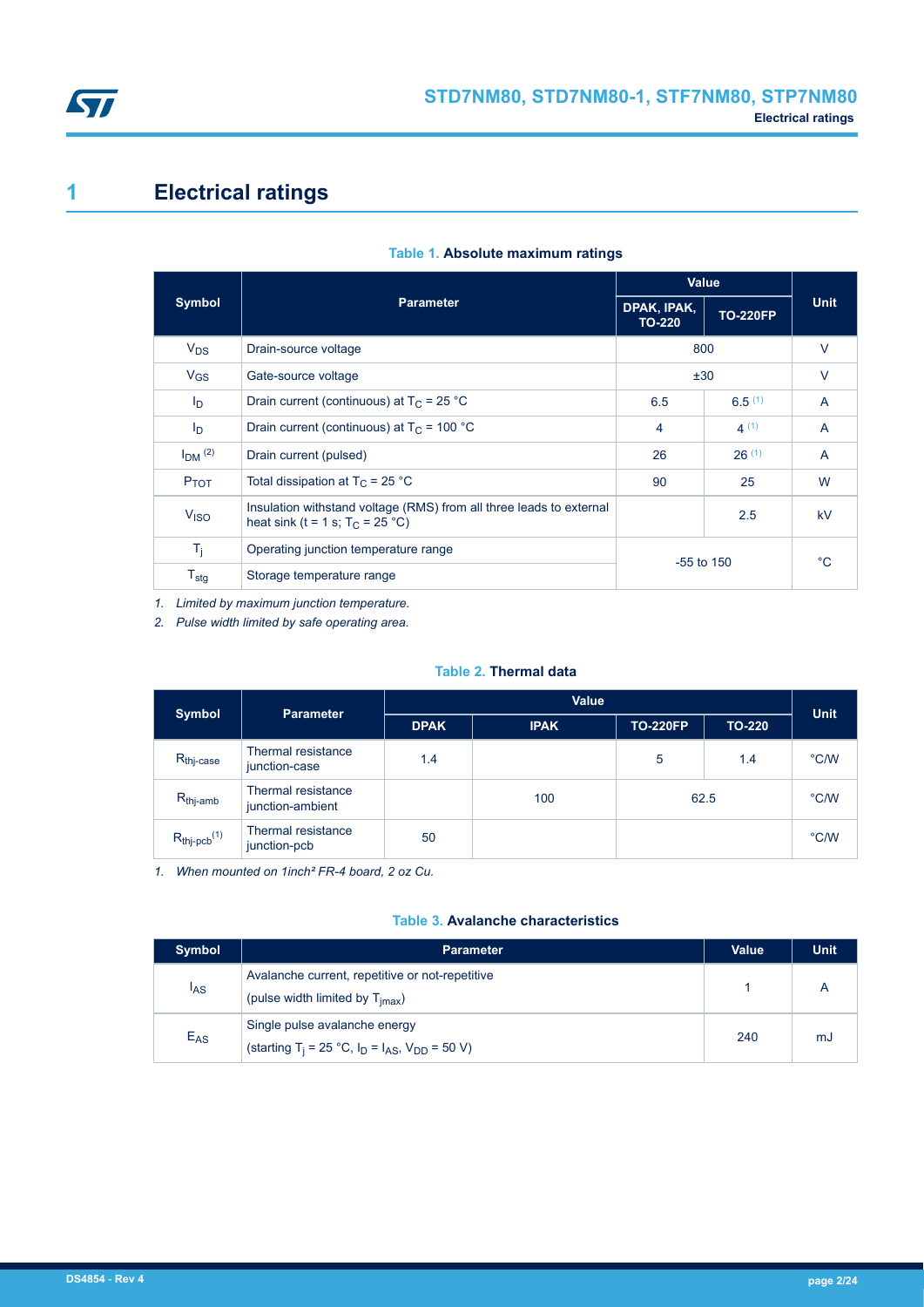<span id="page-2-0"></span>

# **2 Electrical characteristics**

 $(T_{\text{CASE}} = 25 \text{ °C}$  unless otherwise specified)

| <b>Symbol</b>   | <b>Parameter</b>                                              | <b>Test condition</b>                                     | Min. | Typ. | Max. | <b>Unit</b> |
|-----------------|---------------------------------------------------------------|-----------------------------------------------------------|------|------|------|-------------|
| $V_{(BR)DSS}$   | Drain-source<br>breakdown voltage                             | $I_D = 1$ mA, $V_{GS} = 0$ V                              | 800  |      |      | v           |
|                 | Zero gate voltage drain<br><b>I</b> <sub>DSS</sub><br>current | $V_{GS}$ = 0 V, $V_{DS}$ = 800 V                          |      |      | 10   | μA          |
|                 |                                                               | $V_{GS}$ = 0 V, $V_{DS}$ = 800 V,<br>$T_C = 125 °C^{(1)}$ |      |      | 100  | μA          |
| $_{\text{GSS}}$ | Gate body leakage current                                     | $V_{DS} = 0$ V, $V_{GS} = \pm 30$ V                       |      |      | ±100 | nA          |
| $V_{GS(th)}$    | Gate threshold voltage                                        | $V_{DS} = V_{GS}$ , $I_D = 250 \mu A$                     | 3    | 4    | 5    | $\vee$      |
| $R_{DS(on)}$    | Static drain-source on-<br>resistance                         | $V_{GS}$ = 10 V, $I_D$ = 3.25 A                           |      | 0.95 | 1.05 | Ω           |

#### **Table 4. On/off states**

*1. Defined by design, not subject to production test.*

#### **Table 5. Dynamic**

| Symbol           | <b>Parameter</b>             | <b>Test condition</b>                                         | Min.                     | Typ. | Max.                     | <b>Unit</b> |
|------------------|------------------------------|---------------------------------------------------------------|--------------------------|------|--------------------------|-------------|
| $C_{iss}$        | Input capacitance            |                                                               |                          | 620  |                          |             |
| C <sub>oss</sub> | Output capacitance           | $V_{DS}$ = 50 V, f = 1 MHz,<br>$V_{GS} = 0 V$                 | $\overline{\phantom{0}}$ | 460  | ٠                        | pF          |
| C <sub>rss</sub> | Reverse transfer capacitance |                                                               |                          | 15   |                          |             |
| Rg               | Gate input resistance        | $f = 1$ MHz open drain                                        | $\overline{\phantom{0}}$ | 7    | $\overline{\phantom{0}}$ | Ω           |
| $Q_g$            | Total gate charge            | $V_{DD}$ = 640 V, I <sub>D</sub> = 6.5 A,                     |                          | 18   |                          |             |
| $Q_{gs}$         | Gate-source charge           | $V_{GS}$ = 0 to 10 V (see Figure<br>17. Test circuit for gate | $\overline{\phantom{0}}$ | 4    | ٠                        | nC          |
| $Q_{gd}$         | Gate-drain charge            | charge behavior)                                              |                          | 11   |                          |             |

#### **Table 6. Switching times**

| <b>Symbol</b> | <b>Parameter</b>    | <b>Test condition</b>                                              | Min. | Typ. | Max. | <b>Unit</b> |
|---------------|---------------------|--------------------------------------------------------------------|------|------|------|-------------|
| $t_{d(on)}$   | Turn-on delay time  | $V_{DD}$ = 400 V, $I_D$ = 3.25 A,                                  |      | 20   |      |             |
| t,            | Rise time           | $R_G = 4.7 \Omega$ , $V_{GS} = 10 V$                               |      | 8    |      | ns          |
| $t_{d(Off)}$  | Turn-off delay time | (see Figure 16. Test circuit for<br>resistive load switching times | ٠    | 35   |      |             |
| t۴            | Fall time           | and Figure 21. Switching time<br>waveform)                         |      | 10   |      |             |

#### **Table 7. Source-drain diode**

| <b>Symbol</b>            | <b>Parameter</b>              | <b>Test condition</b> | Min. | Typ. | Max. | <b>Unit</b> |
|--------------------------|-------------------------------|-----------------------|------|------|------|-------------|
| ISD                      | Source-drain current          |                       |      |      | 6.5  |             |
| $I_{SDM}$ <sup>(1)</sup> | Source-drain current (pulsed) |                       | ۰    |      | 26   |             |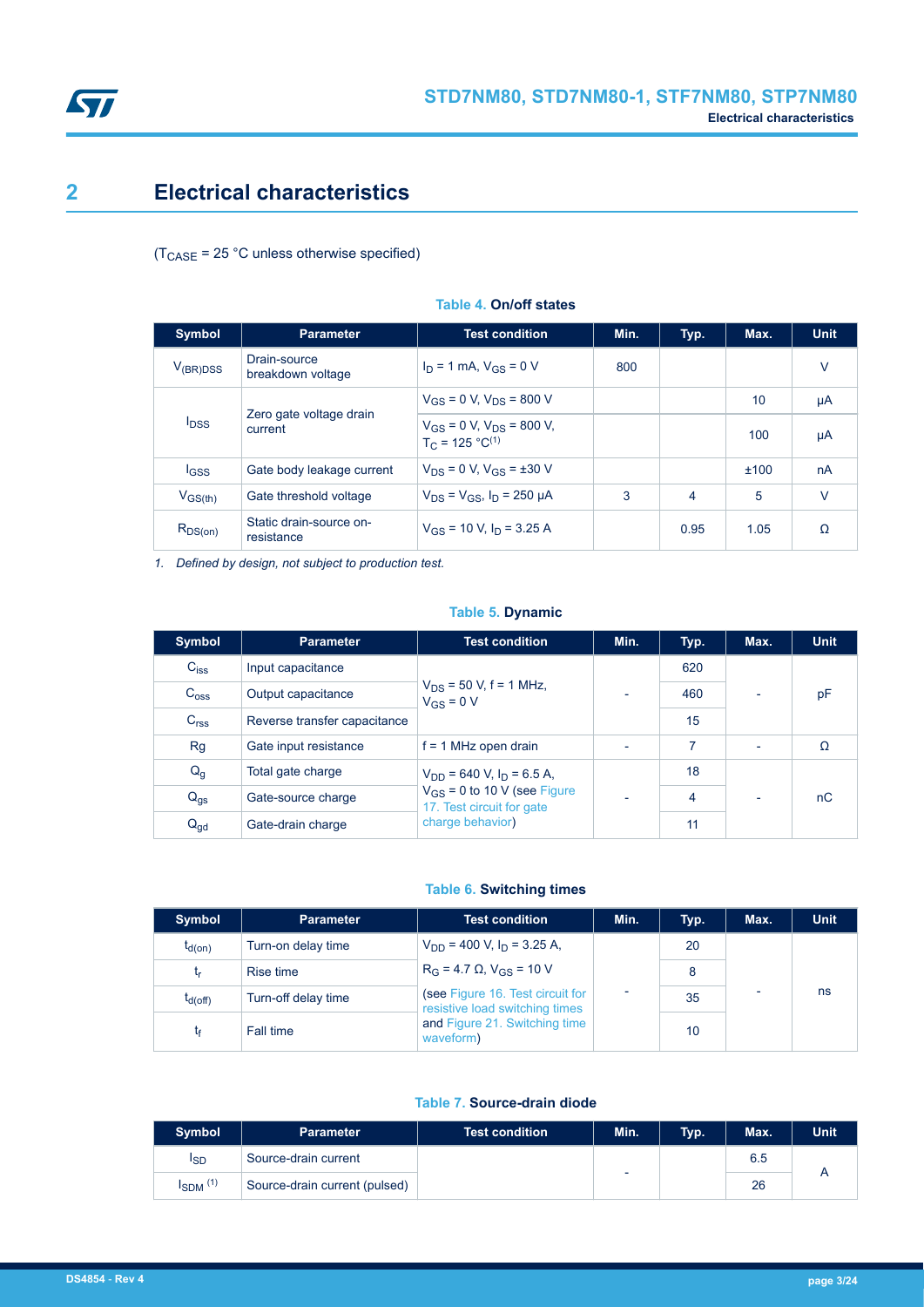<span id="page-3-0"></span>

| <b>Symbol</b>   | <b>Parameter</b>         | <b>Test condition</b>                                         | Min.                           | Typ. | Max. | <b>Unit</b> |         |
|-----------------|--------------------------|---------------------------------------------------------------|--------------------------------|------|------|-------------|---------|
| $V_{SD}$ $(2)$  | Forward on voltage       | $I_{SD}$ = 6.5 A, $V_{GS}$ = 0 V                              |                                |      | 1.3  | $\vee$      |         |
| $t_{rr}$        | Reverse recovery time    | $I_{SD}$ = 6.5 A, di/dt = 100 V                               |                                | 460  |      | ns          |         |
| $Q_{\text{rr}}$ | Reverse recovery charge  | $V_{DD}$ = 50 V (see Figure                                   | 18. Test circuit for inductive |      | 4    |             | $\mu$ C |
| <b>IRRM</b>     | Reverse recovery current | load switching and diode<br>recovery times)                   |                                | 17   |      | A           |         |
| $t_{rr}$        | Reverse recovery time    | $I_{SD}$ = 6.5 A, di/dt = 100 A/µs                            |                                | 680  |      | ns          |         |
| $Q_{rr}$        | Reverse recovery charge  | $V_{DD}$ = 50 V (see Figure<br>18. Test circuit for inductive |                                |      | 6    |             | μC      |
| <b>IRRM</b>     | Reverse recovery current | load switching and diode<br>recovery times)                   |                                | 17   |      | A           |         |

*1. Pulse width limited by safe operating area.*

*2. Pulsed: pulse duration = 300 μs, duty cycle 1.5%.*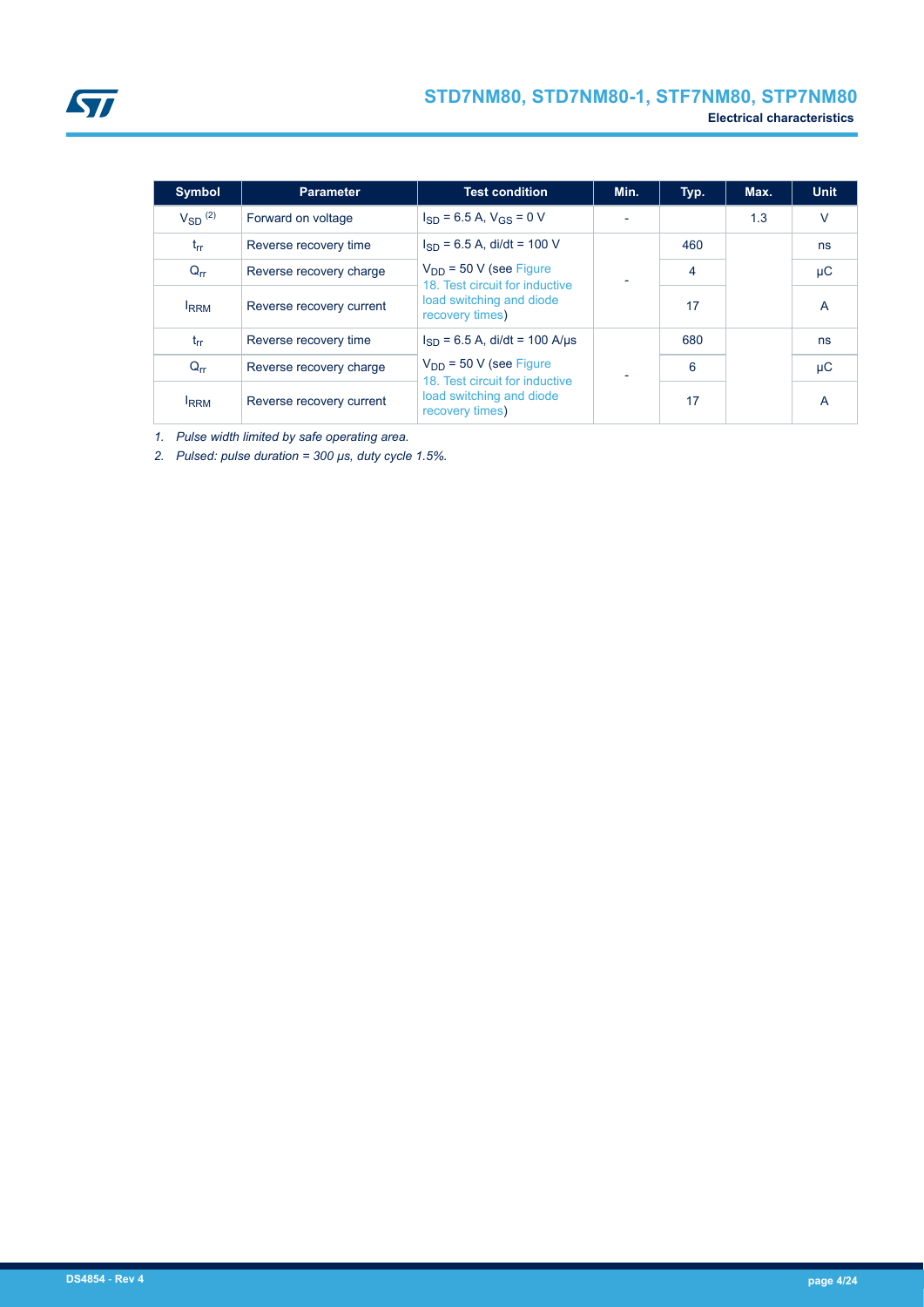<span id="page-4-0"></span>

## **2.1 Electrical characteristics (curves)**





**Figure 5. Safe operating area for TO-220 Figure 6. Thermal impedance for TO-220**  $\frac{1}{1}$ <br>Tj=150°C;  $Tc = 25^\circ$ Single<br>pulse ĦШ  $1<sup>c</sup>$ ₩  $100\mu$ 게 ШI . I'N  $10<sup>6</sup>$  $1<sub>m</sub>$  $10$ ╤╤╪╪╪╬ ШI  $10$ l III  $10<sup>°</sup>$  $\frac{1}{10^{12}}$  $\frac{1}{10^3} \frac{V_{DS}(V)}{V_{DS}(V)}$ i d  $10^2$ 





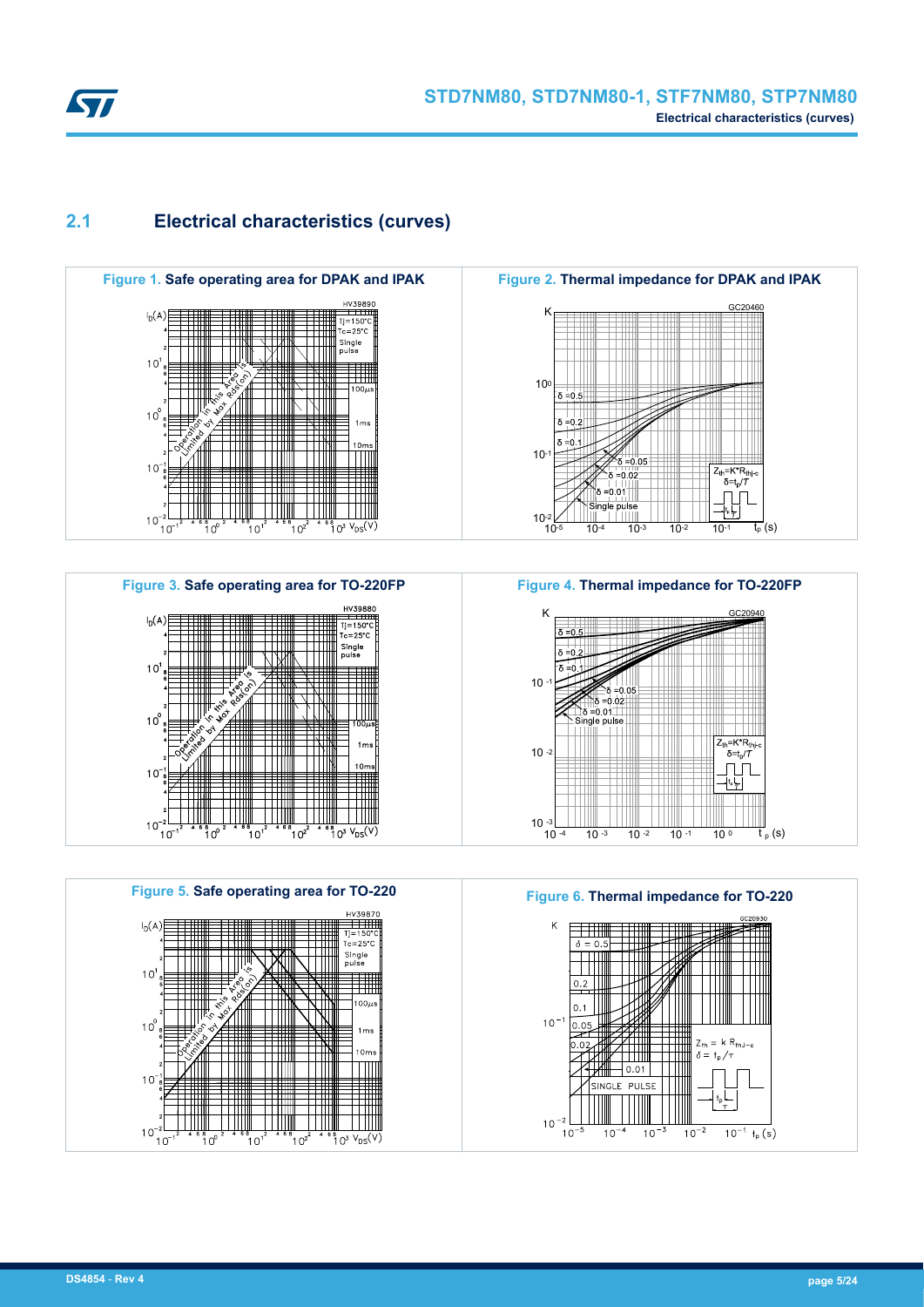











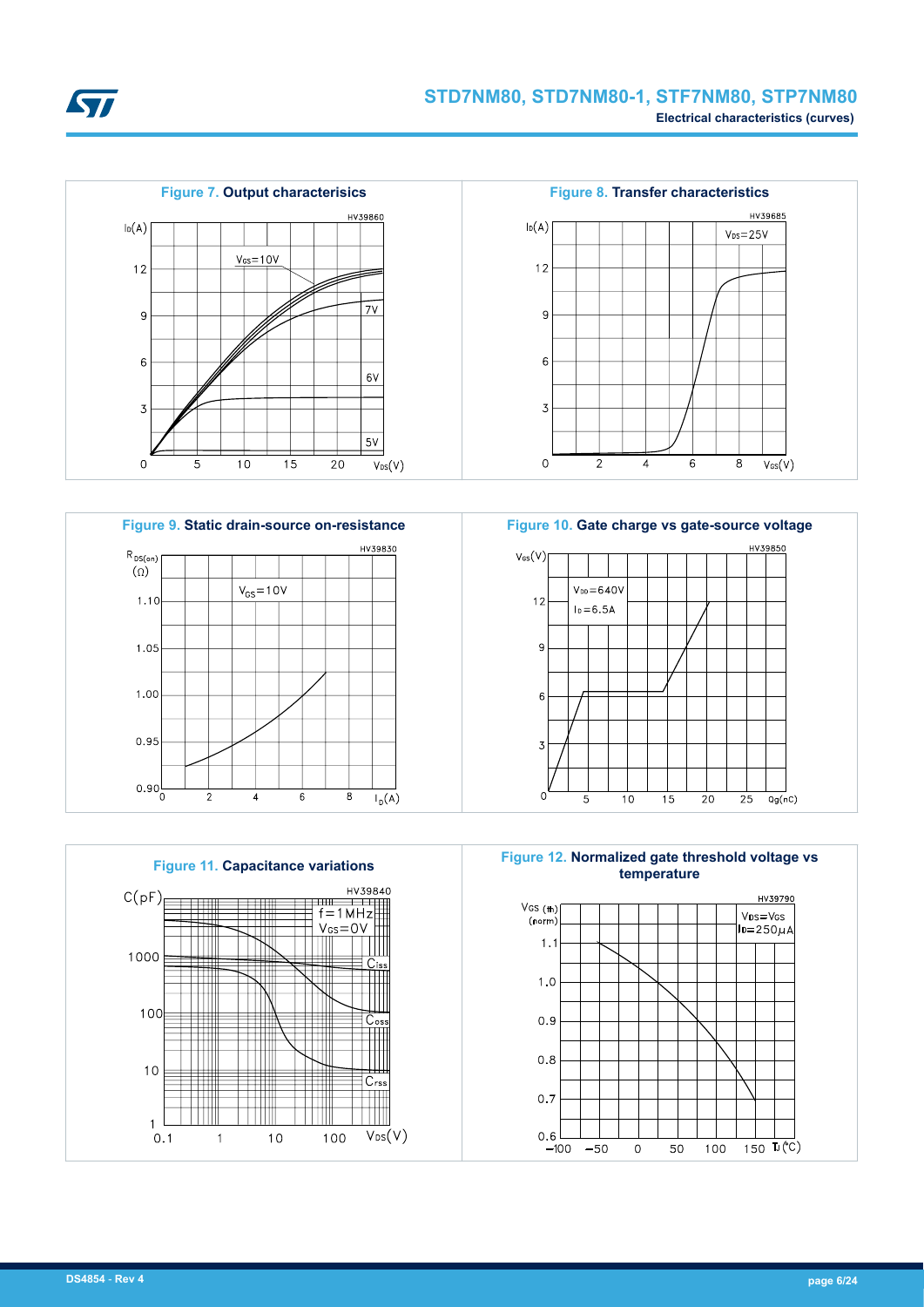



**ST**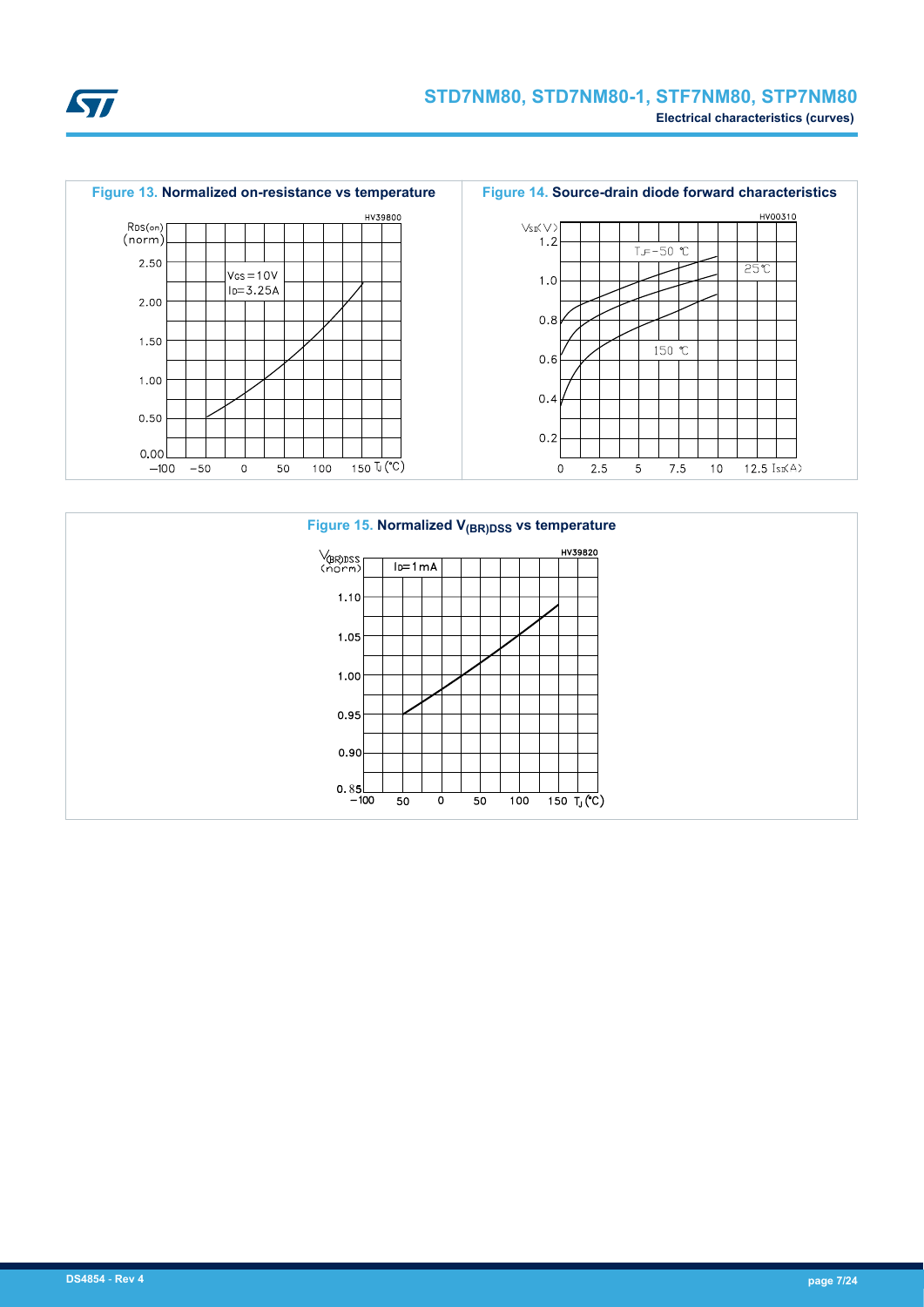<span id="page-7-0"></span>

# **3 Test circuits**







AM01469v1

 $1 kQ$ 

oVor

 $\sim$ 



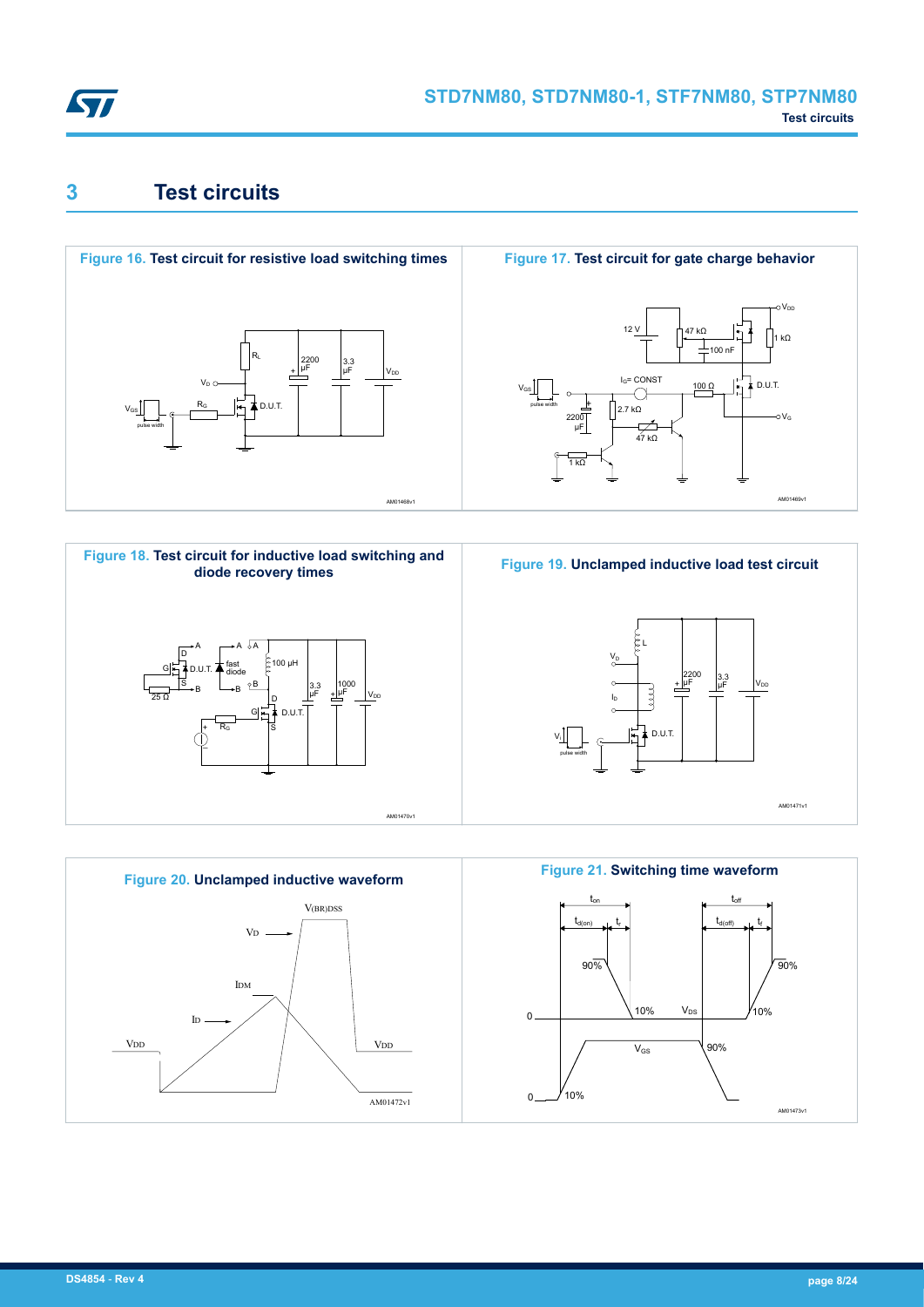<span id="page-8-0"></span>

# **4 Package information**

In order to meet environmental requirements, ST offers these devices in different grades of ECOPACK® packages, depending on their level of environmental compliance. ECOPACK® specifications, grade definitions and product status are available at: [www.st.com.](http://www.st.com) ECOPACK® is an ST trademark.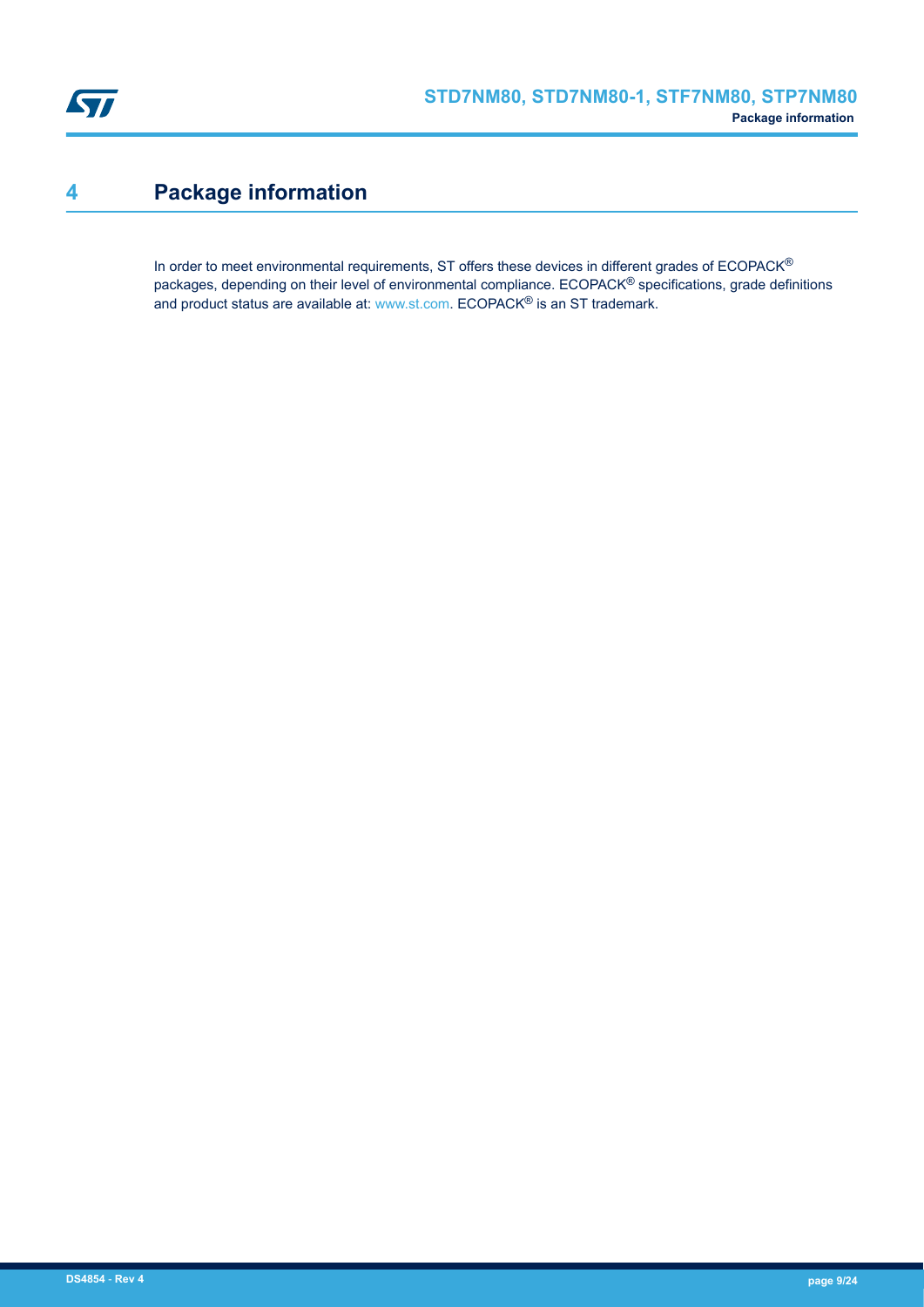

## **4.1 DPAK (TO-252) type A2 package information**

**Figure 22. DPAK (TO-252) type A2 package outline**





0068772\_type-A2\_rev25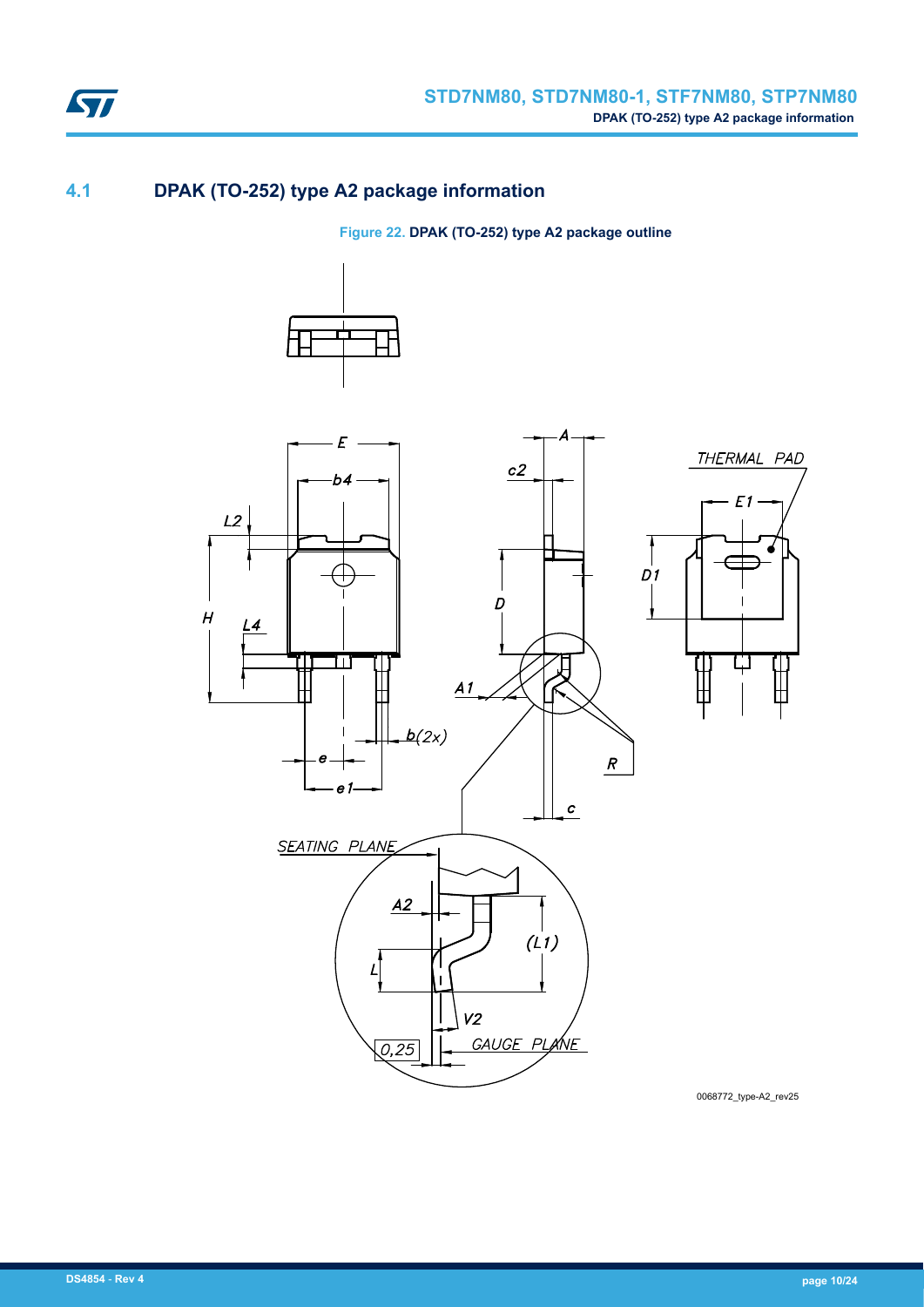

| Dim.                      | $\mathop{\text{mm}}\nolimits$ |       |             |  |  |  |
|---------------------------|-------------------------------|-------|-------------|--|--|--|
|                           | Min.                          | Typ.  | Max.        |  |  |  |
| $\boldsymbol{\mathsf{A}}$ | 2.20                          |       | 2.40        |  |  |  |
| A1                        | 0.90                          |       | 1.10        |  |  |  |
| A2                        | 0.03                          |       | 0.23        |  |  |  |
| $\mathsf b$               | 0.64                          |       | 0.90        |  |  |  |
| b4                        | 5.20                          |       | 5.40        |  |  |  |
| $\mathbf c$               | 0.45                          |       | 0.60        |  |  |  |
| c2                        | 0.48                          |       | 0.60        |  |  |  |
| $\mathsf D$               | 6.00                          |       | 6.20        |  |  |  |
| D <sub>1</sub>            | 4.95                          | 5.10  | 5.25        |  |  |  |
| $\mathsf E$               | 6.40                          |       | 6.60        |  |  |  |
| E <sub>1</sub>            | 5.10                          | 5.20  | 5.30        |  |  |  |
| $\mathbf e$               | 2.159                         | 2.286 | 2.413       |  |  |  |
| e <sub>1</sub>            | 4.445                         | 4.572 | 4.699       |  |  |  |
| $\mathsf H$               | 9.35                          |       | 10.10       |  |  |  |
| $\mathsf L$               | 1.00                          |       | 1.50        |  |  |  |
| L1                        | 2.60                          | 2.80  | 3.00        |  |  |  |
| L2                        | 0.65                          | 0.80  | 0.95        |  |  |  |
| L4                        | 0.60                          |       | 1.00        |  |  |  |
| ${\sf R}$                 |                               | 0.20  |             |  |  |  |
| V <sub>2</sub>            | $0^{\circ}$                   |       | $8^{\circ}$ |  |  |  |

### **Table 8. DPAK (TO-252) type A2 mechanical data**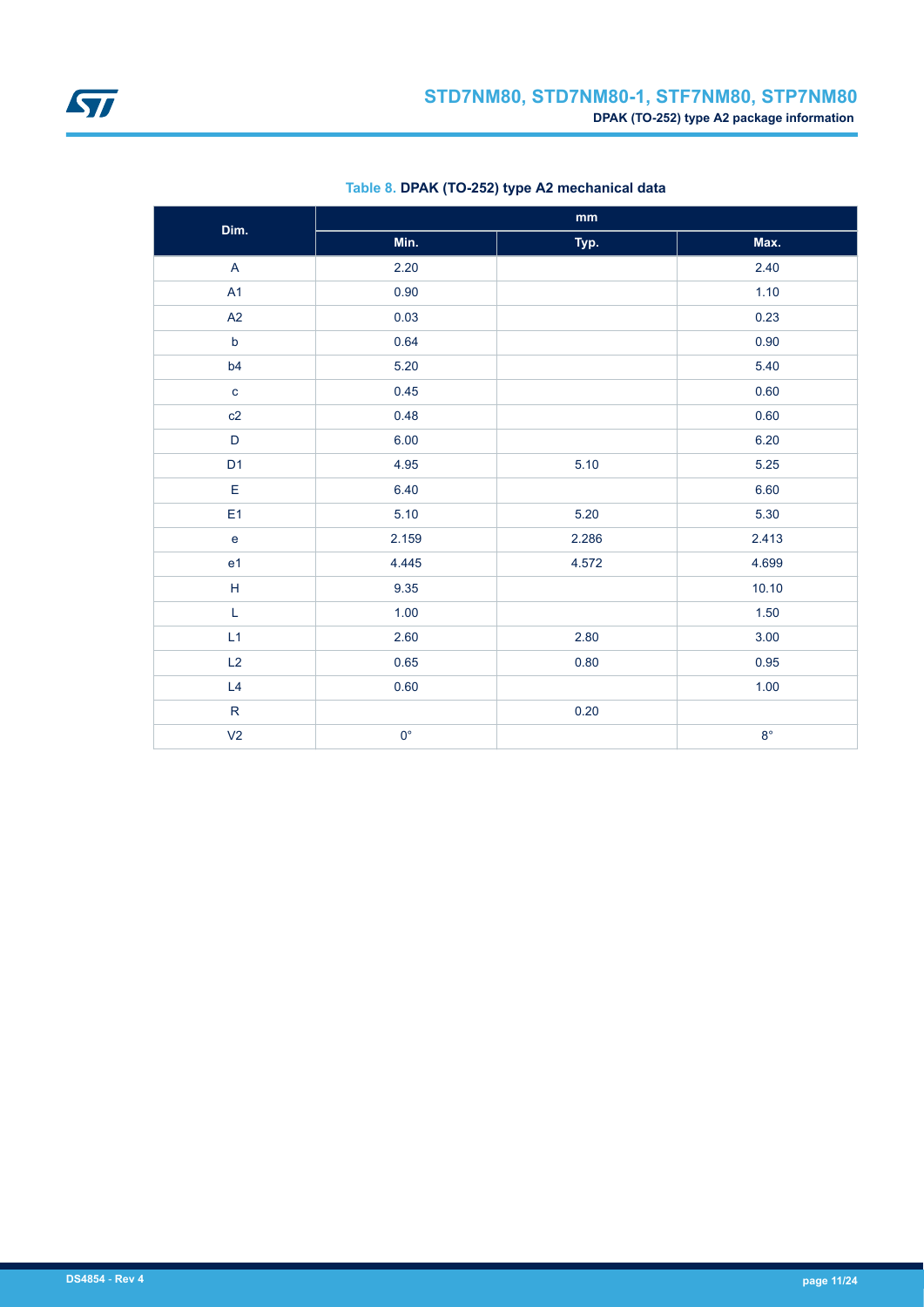

### <span id="page-11-0"></span>**Figure 23. DPAK (TO-252) recommended footprint (dimensions are in mm)**

FP\_0068772\_25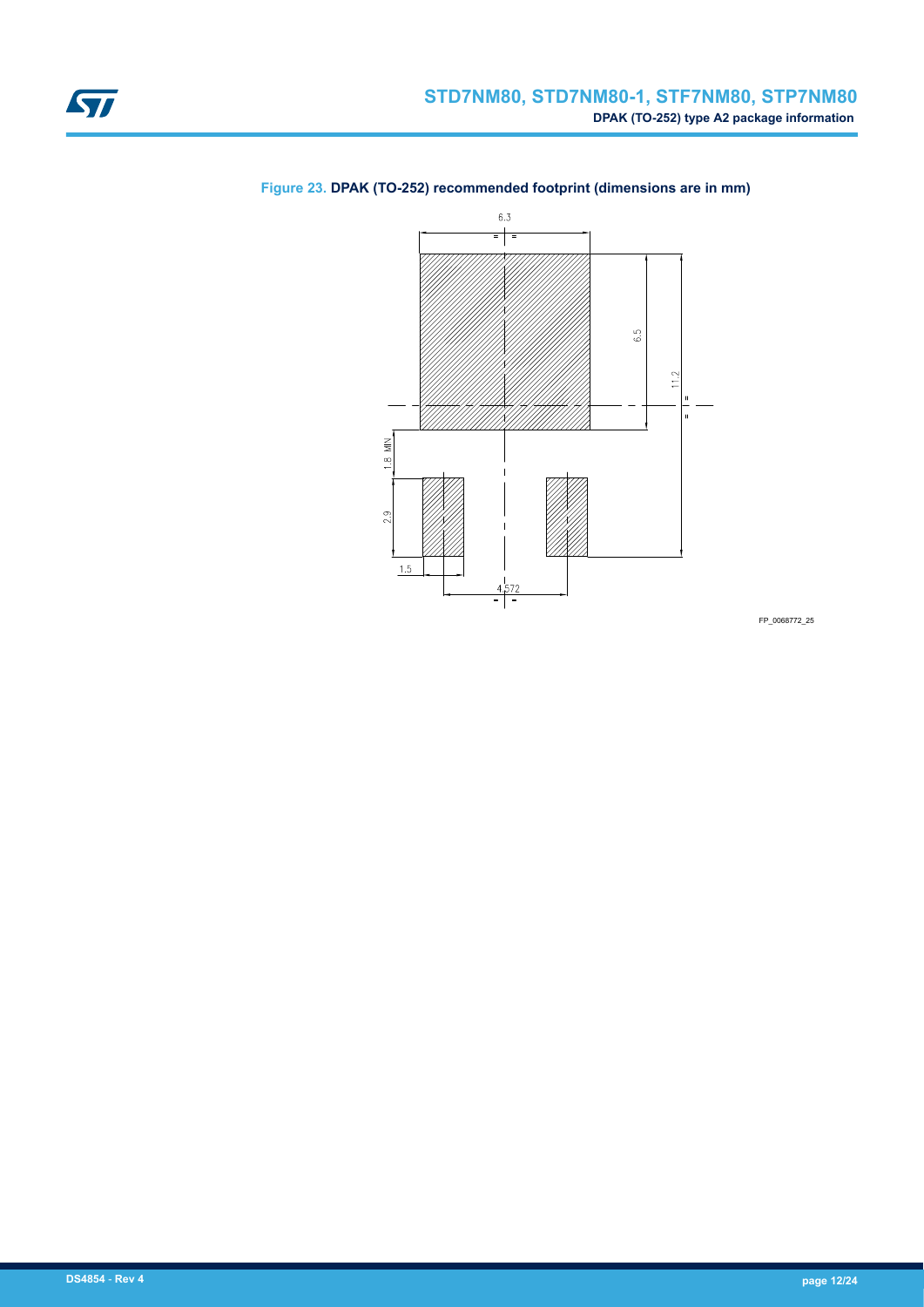

## **4.2 DPAK (TO-252) packing information**

**Figure 24. DPAK (TO-252) tape outline**





AM08852v1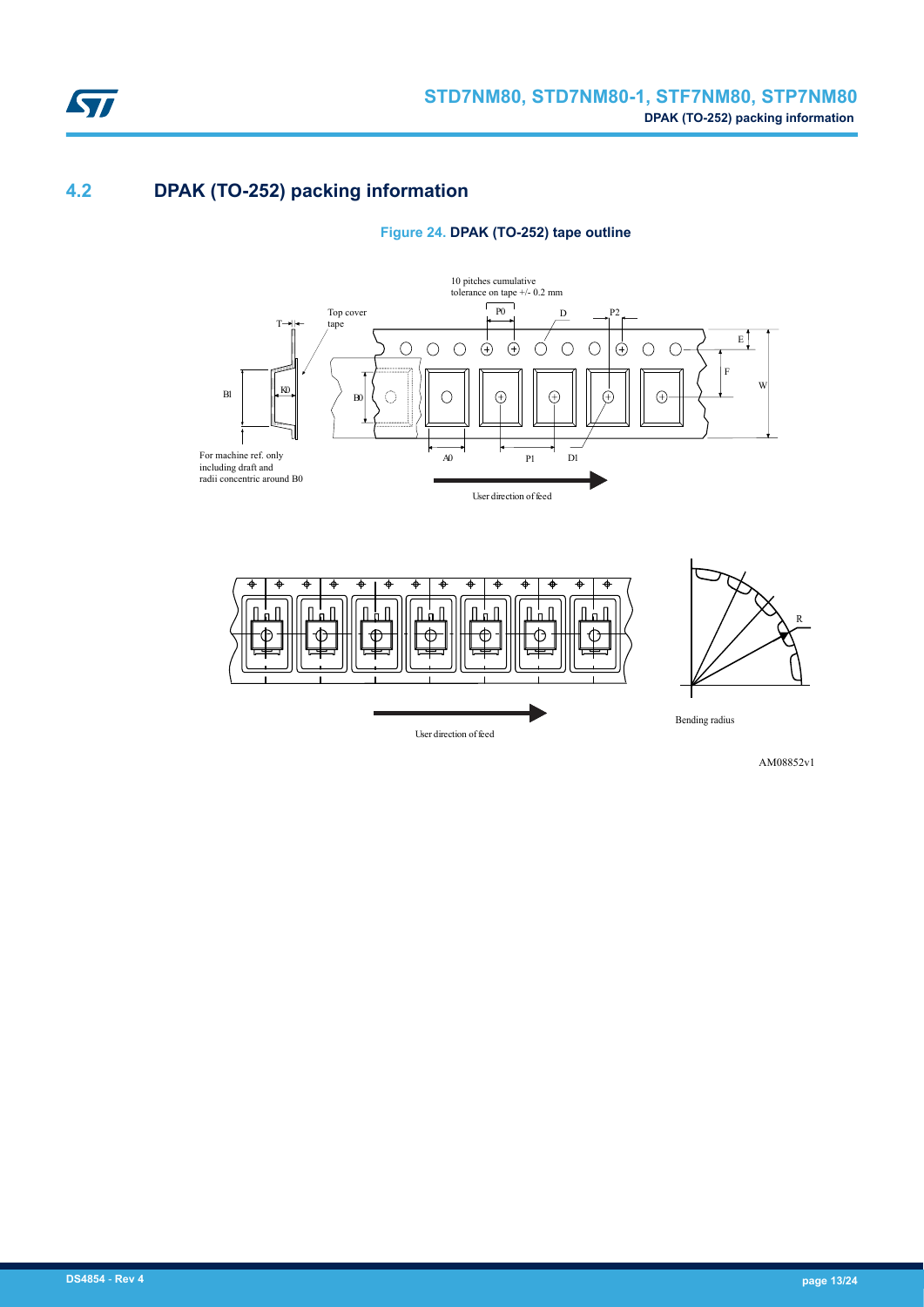<span id="page-13-0"></span>

**Figure 25. DPAK (TO-252) reel outline**



AM06038v1

#### **Table 9. DPAK (TO-252) tape and reel mechanical data**

| <b>Tape</b>    |         |                | Reel                      |         |      |  |
|----------------|---------|----------------|---------------------------|---------|------|--|
| Dim.           |         | mm             | Dim.                      | mm      |      |  |
|                | Min.    | Max.           |                           | Min.    | Max. |  |
| A <sub>0</sub> | $6.8\,$ | $\overline{7}$ | $\boldsymbol{\mathsf{A}}$ |         | 330  |  |
| B <sub>0</sub> | 10.4    | 10.6           | $\sf B$                   | $1.5\,$ |      |  |
| <b>B1</b>      |         | 12.1           | $\mathsf C$               | 12.8    | 13.2 |  |
| D              | 1.5     | 1.6            | $\mathsf D$               | 20.2    |      |  |
| D <sub>1</sub> | 1.5     |                | G                         | 16.4    | 18.4 |  |
| $\mathsf E$    | 1.65    | 1.85           | $\overline{\mathsf{N}}$   | 50      |      |  |
| $\mathsf F$    | 7.4     | $7.6\,$        | T                         |         | 22.4 |  |
| K <sub>0</sub> | 2.55    | 2.75           |                           |         |      |  |
| P <sub>0</sub> | 3.9     | 4.1            | Base qty.                 |         | 2500 |  |
| P <sub>1</sub> | $7.9$   | 8.1            | Bulk qty.                 |         | 2500 |  |
| P <sub>2</sub> | 1.9     | 2.1            |                           |         |      |  |
| ${\sf R}$      | 40      |                |                           |         |      |  |
| $\top$         | 0.25    | 0.35           |                           |         |      |  |
| W              | 15.7    | 16.3           |                           |         |      |  |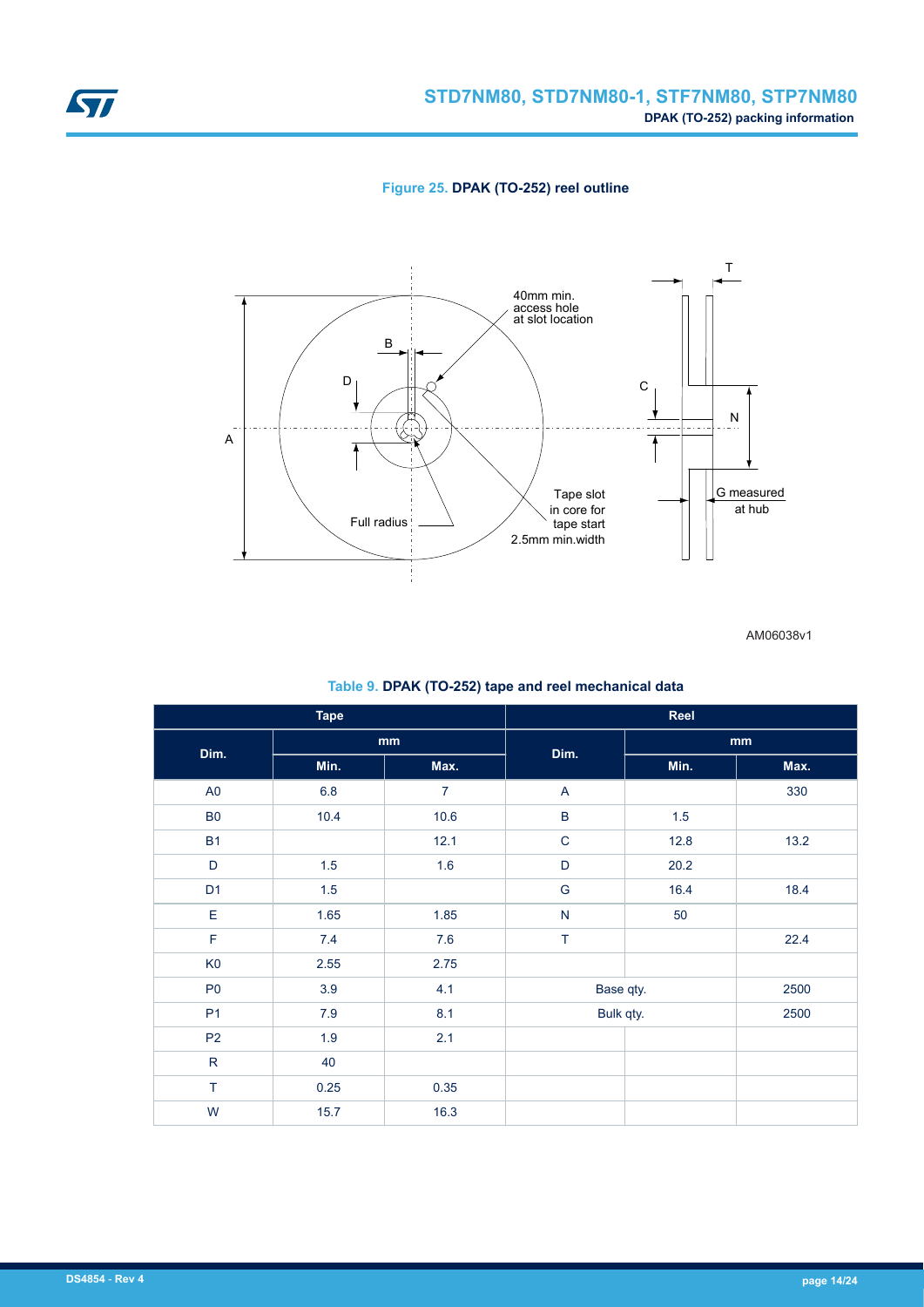

# **4.3 IPAK (TO-251) type A package information**

**Figure 26. IPAK (TO-251) type A package outline**







0068771\_IK\_typeA\_rev14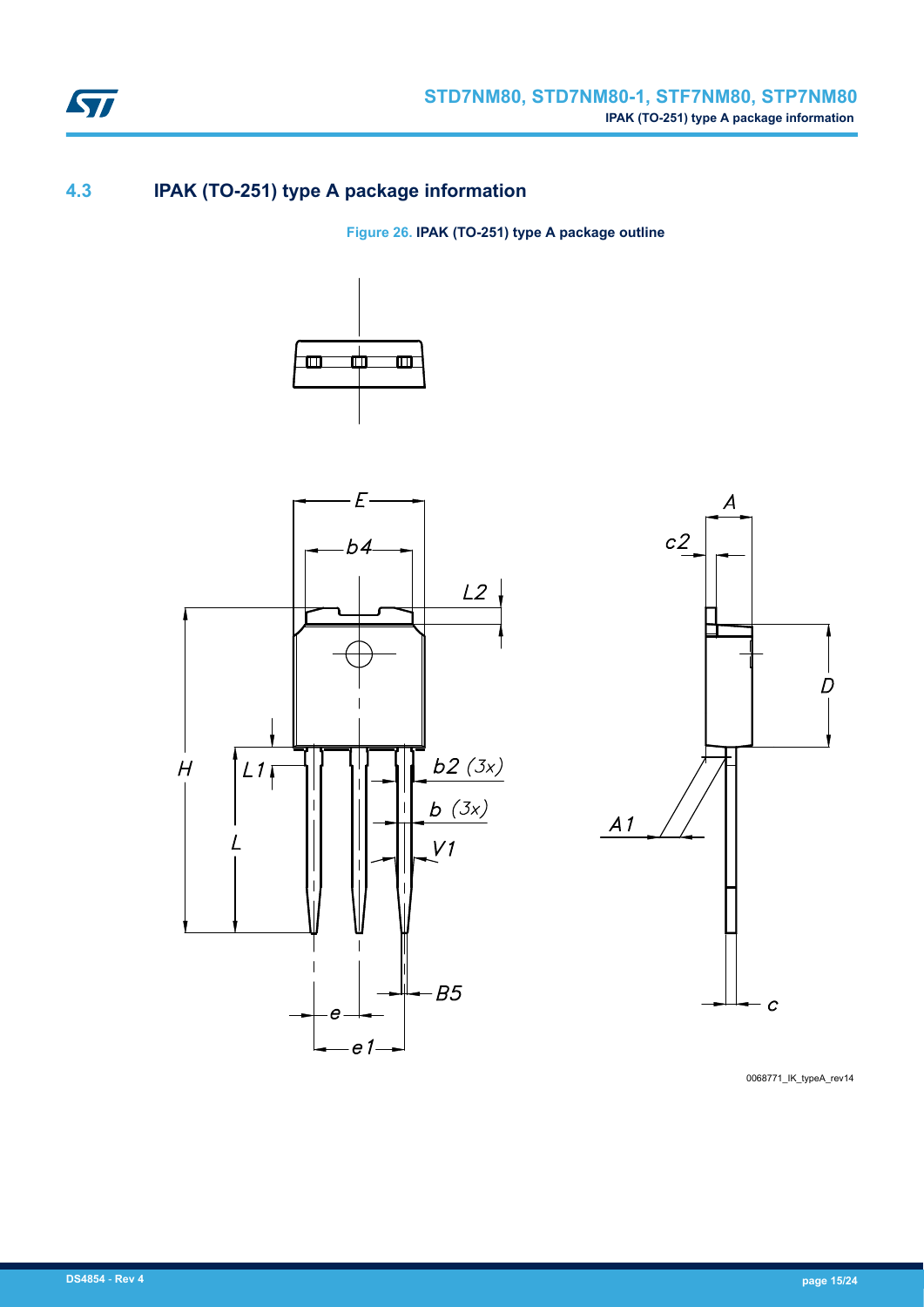<span id="page-15-0"></span>

| Dim.                    | $\mathop{\mathsf{mm}}\nolimits$ |              |      |
|-------------------------|---------------------------------|--------------|------|
|                         | Min.                            | Typ.         | Max. |
| $\overline{\mathsf{A}}$ | 2.20                            |              | 2.40 |
| A1                      | 0.90                            |              | 1.10 |
| $\mathsf b$             | 0.64                            |              | 0.90 |
| b2                      |                                 |              | 0.95 |
| b4                      | 5.20                            |              | 5.40 |
| <b>B5</b>               |                                 | 0.30         |      |
| $\mathbf c$             | 0.45                            |              | 0.60 |
| c2                      | 0.48                            |              | 0.60 |
| $\mathsf D$             | 6.00                            |              | 6.20 |
| E                       | 6.40                            |              | 6.60 |
| $\mathsf{e}$            |                                 | 2.28         |      |
| e <sub>1</sub>          | 4.40                            |              | 4.60 |
| $\mathsf H$             |                                 | 16.10        |      |
| $\mathsf L$             | 9.00                            |              | 9.40 |
| L1                      | 0.80                            |              | 1.20 |
| L2                      |                                 | $0.80\,$     | 1.00 |
| V <sub>1</sub>          |                                 | $10^{\circ}$ |      |

### **Table 10. IPAK (TO-251) type A package mechanical data**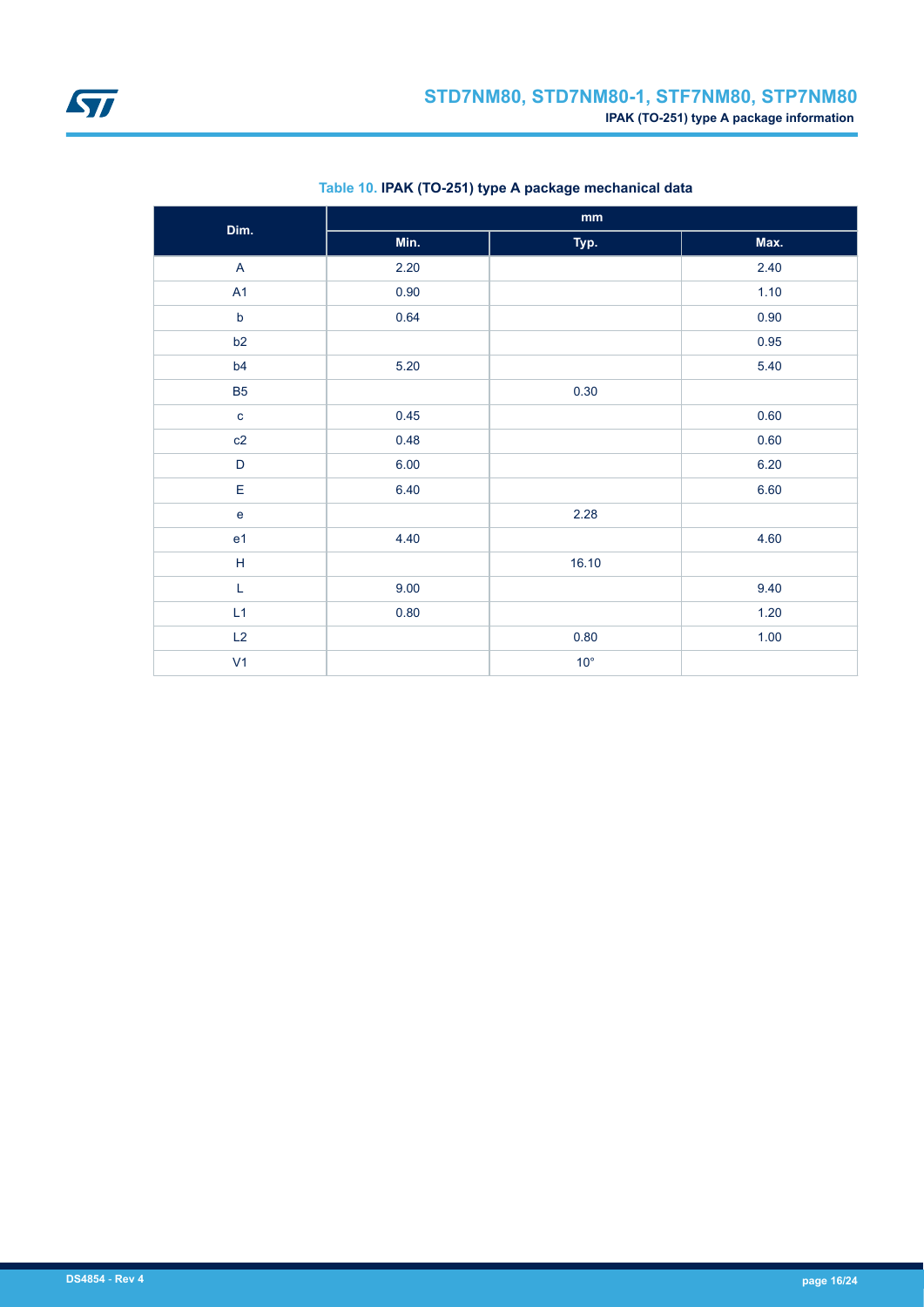

# **4.4 TO-220FP package information**

ST

**Figure 27. TO-220FP package outline**



7012510\_Rev\_12\_B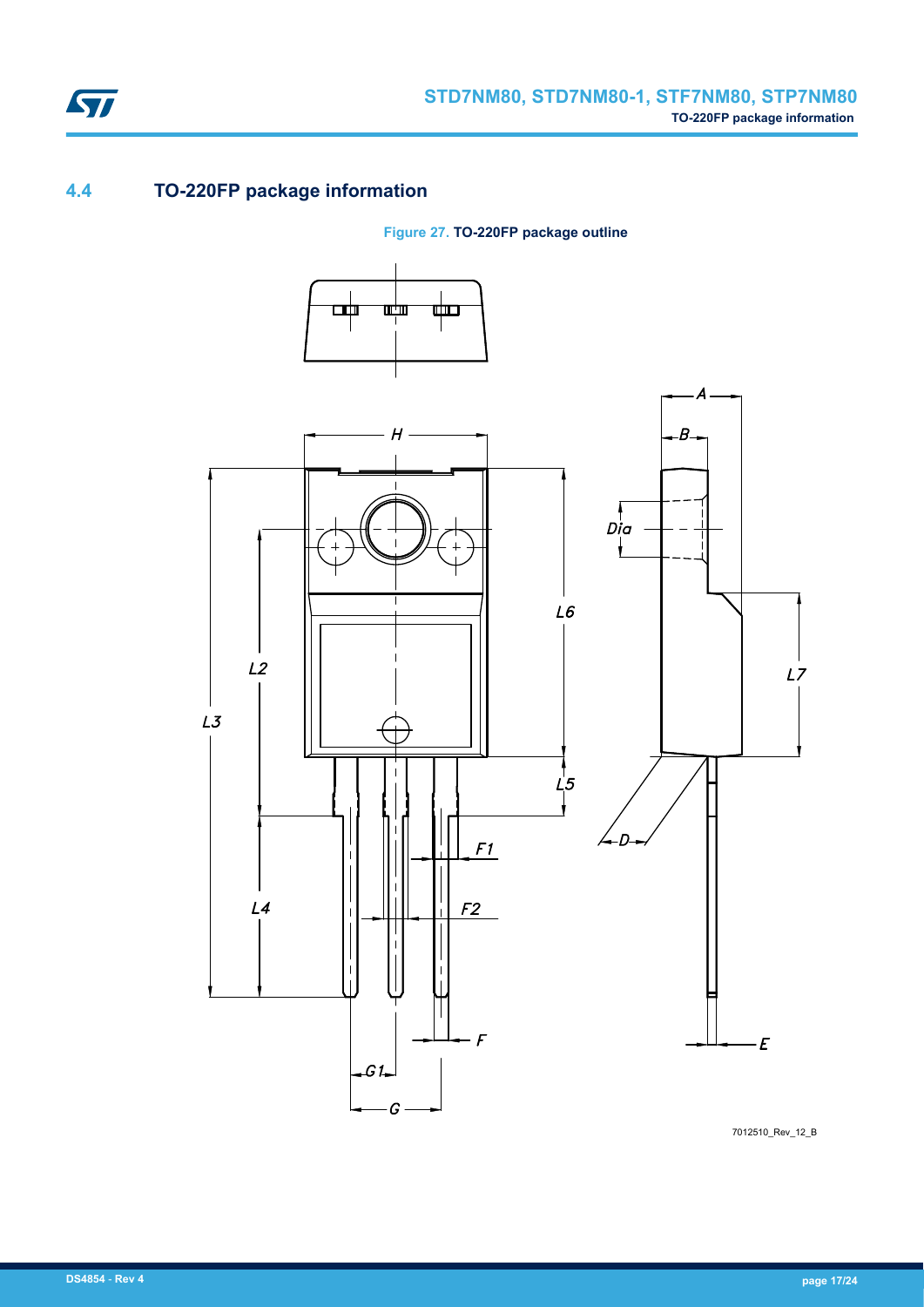<span id="page-17-0"></span>

| Dim.                                                        | $\mathbf{mm}$    |      |              |  |
|-------------------------------------------------------------|------------------|------|--------------|--|
|                                                             | Min.             | Typ. | Max.         |  |
| $\mathsf{A}$                                                | 4.4              |      | 4.6          |  |
| $\sf B$                                                     | $2.5\,$          |      | 2.7          |  |
| $\mathsf D$                                                 | $2.5\,$          |      | 2.75         |  |
| $\mathsf E$                                                 | 0.45             |      | $0.7\,$      |  |
| $\mathsf F$                                                 | 0.75             |      | $\mathbf{1}$ |  |
| F1                                                          | 1.15             |      | 1.70         |  |
| F2                                                          | 1.15             |      | 1.70         |  |
| ${\mathsf G}$                                               | 4.95             |      | $5.2\,$      |  |
| G <sub>1</sub>                                              | $2.4\,$          |      | $2.7\,$      |  |
| $\mathsf{H}% _{\mathbb{R}}^{1}\left( \mathbb{R}^{2}\right)$ | $10\,$           |      | 10.4         |  |
| L2                                                          |                  | 16   |              |  |
| L3                                                          | 28.6             |      | $30.6$       |  |
| L4                                                          | 9.8              |      | 10.6         |  |
| L5                                                          | 2.9              |      | 3.6          |  |
| $\mathsf{L6}$                                               | 15.9             |      | 16.4         |  |
| L7                                                          | $\boldsymbol{9}$ |      | 9.3          |  |
| Dia                                                         | $\overline{3}$   |      | 3.2          |  |

### **Table 11. TO-220FP package mechanical data**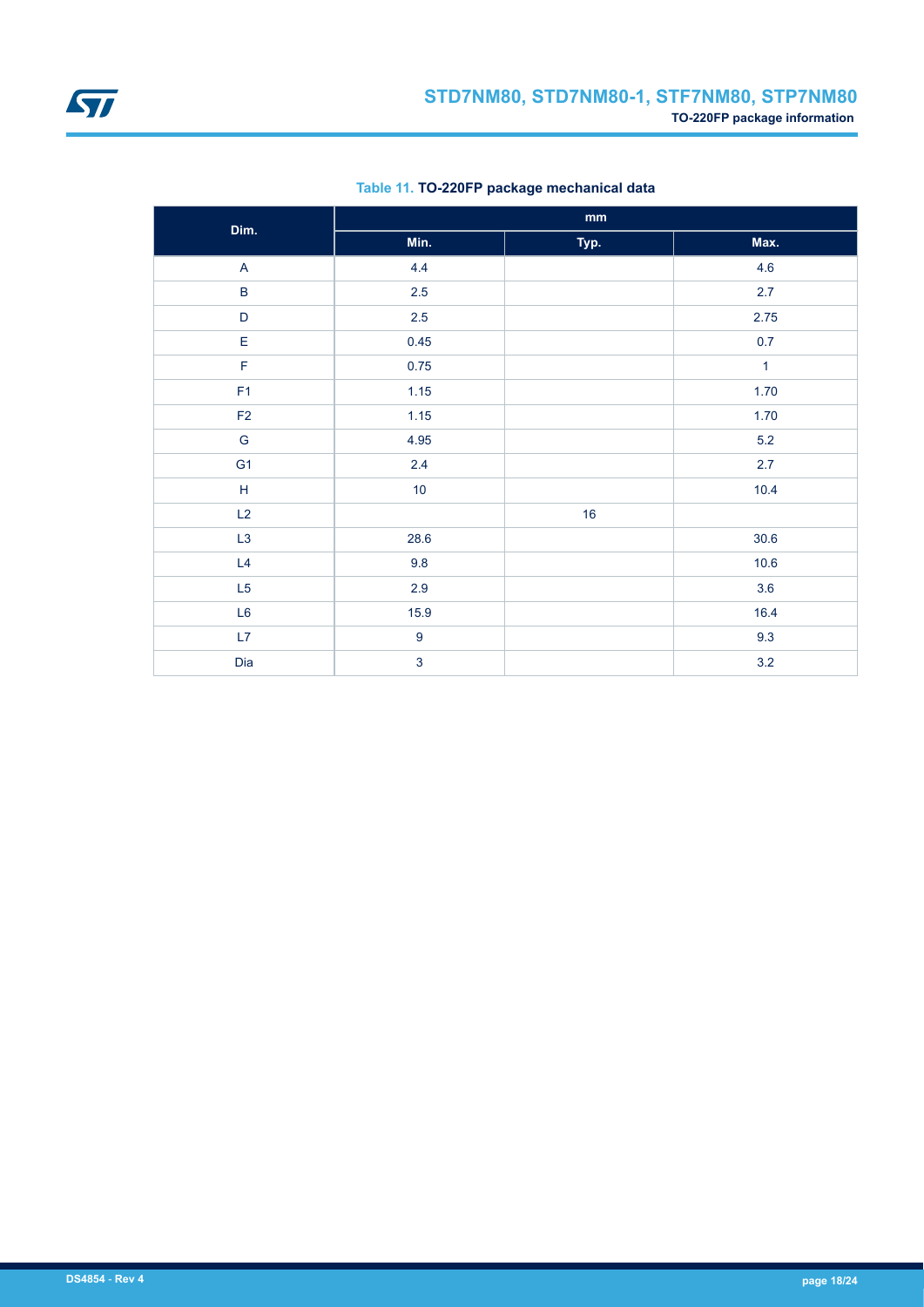

# **4.5 TO-220 type A package information**

**Figure 28. TO-220 type A package outline**





0015988\_typeA\_Rev\_21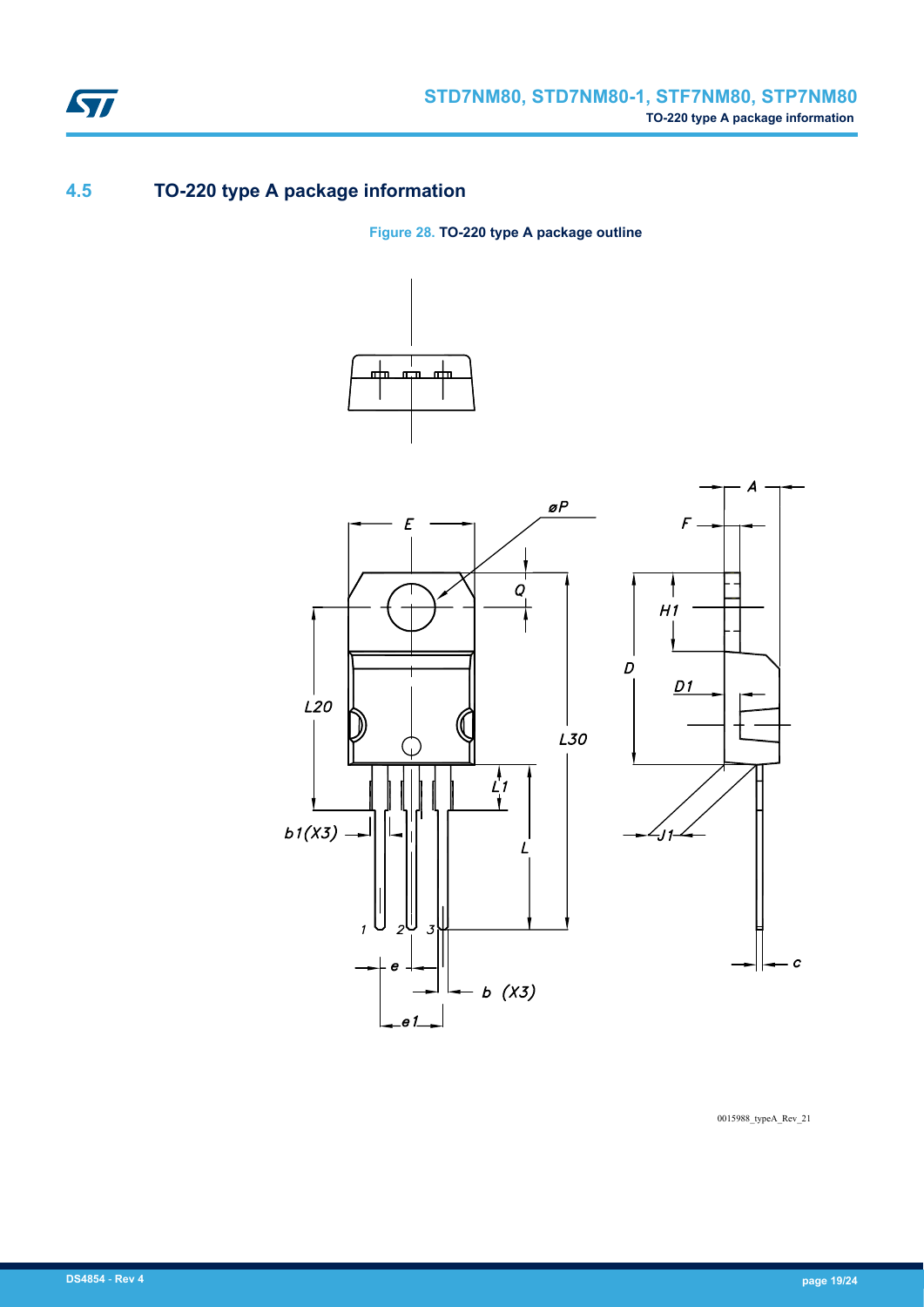

| Dim.           | $\mathbf{mm}$ |       |       |
|----------------|---------------|-------|-------|
|                | Min.          | Typ.  | Max.  |
| $\mathsf A$    | 4.40          |       | 4.60  |
| $\mathsf b$    | 0.61          |       | 0.88  |
| b1             | 1.14          |       | 1.55  |
| $\mathbf c$    | 0.48          |       | 0.70  |
| D              | 15.25         |       | 15.75 |
| D <sub>1</sub> |               | 1.27  |       |
| E              | 10.00         |       | 10.40 |
| $\mathbf e$    | 2.40          |       | 2.70  |
| e <sub>1</sub> | 4.95          |       | 5.15  |
| $\mathsf F$    | 1.23          |       | 1.32  |
| H1             | 6.20          |       | 6.60  |
| J1             | 2.40          |       | 2.72  |
| L              | 13.00         |       | 14.00 |
| L1             | 3.50          |       | 3.93  |
| L20            |               | 16.40 |       |
| L30            |               | 28.90 |       |
| øΡ             | 3.75          |       | 3.85  |
| ${\sf Q}$      | 2.65          |       | 2.95  |

### **Table 12. TO-220 type A package mechanical data**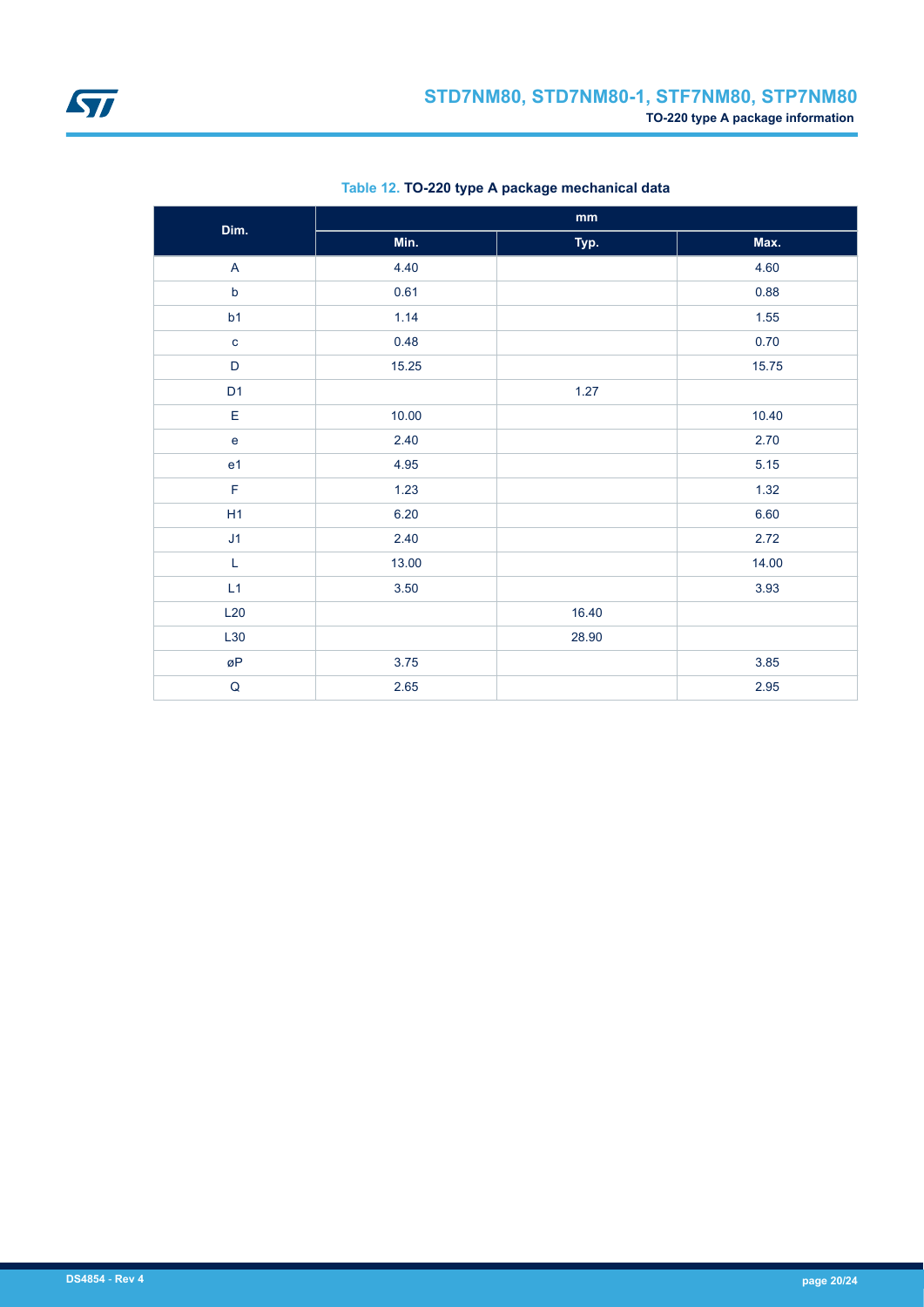<span id="page-20-0"></span>

# **5 Ordering information**

| Order code | <b>Marking</b>               | Package         | Packing       |
|------------|------------------------------|-----------------|---------------|
| STD7NM80   | <b>DPAK</b><br><b>D7NM80</b> |                 | Tape and reel |
| STD7NM80-1 | <b>D7NM80</b>                | <b>IPAK</b>     |               |
| STF7NM80   | F7NM80                       | <b>TO-220FP</b> | Tube          |
| STP7NM80   | P7NM80                       | TO-220          |               |

#### **Table 13. Order codes**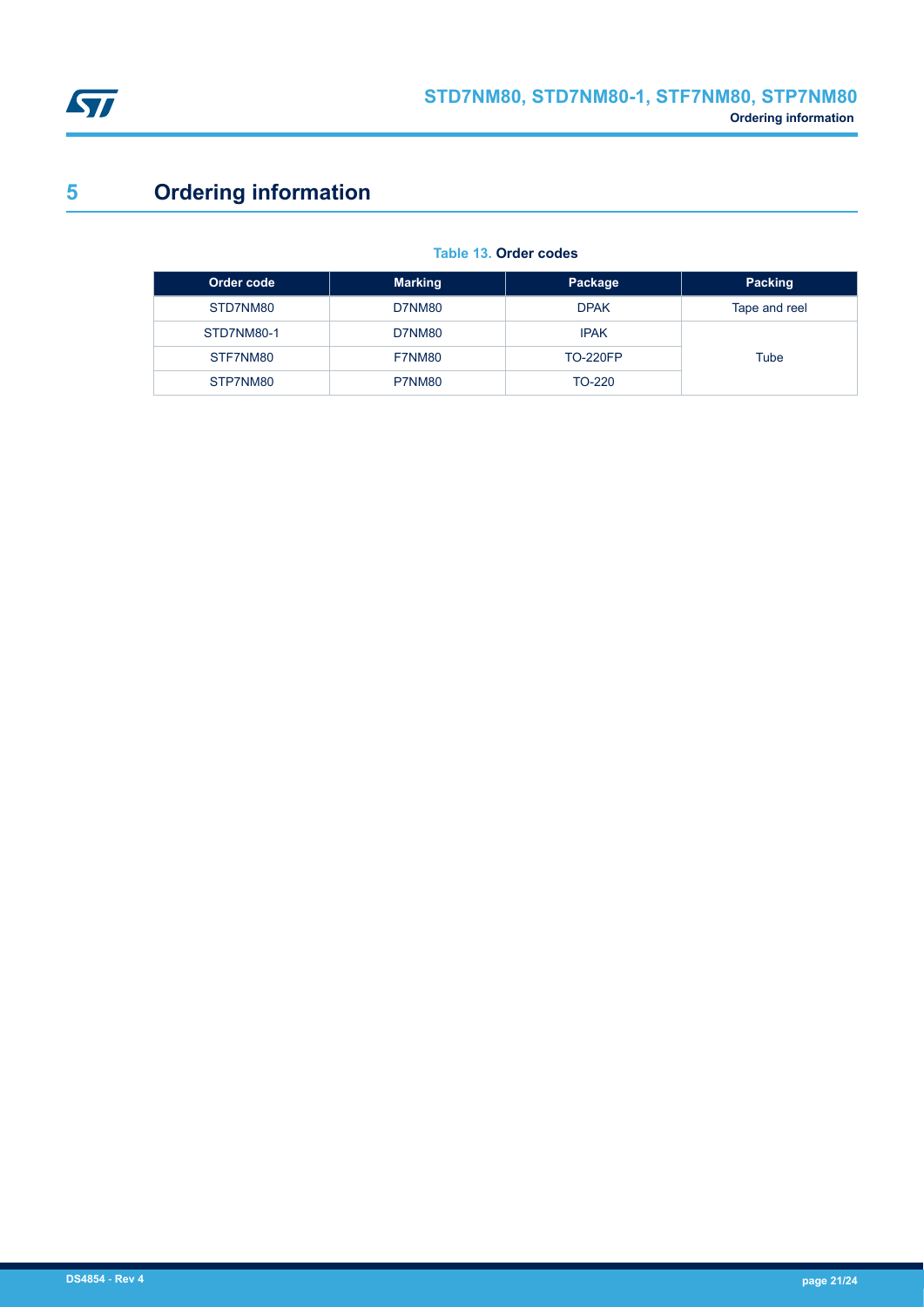<span id="page-21-0"></span>

# **Revision history**

### **Table 14. Document revision history**

| <b>Date</b> | <b>Version</b> | <b>Changes</b>                                          |
|-------------|----------------|---------------------------------------------------------|
| 22-Sep-2006 |                | First release.                                          |
| 09-Oct-2007 | 2              | Added new section: Electrical characteristics (curves). |
| 02-Oct-2009 | 3              | Corrected marking and description on first page.        |
| 20-Aug-2018 | 4              | <b>Updated Section 4 Package information.</b>           |
|             |                | Minor text changes.                                     |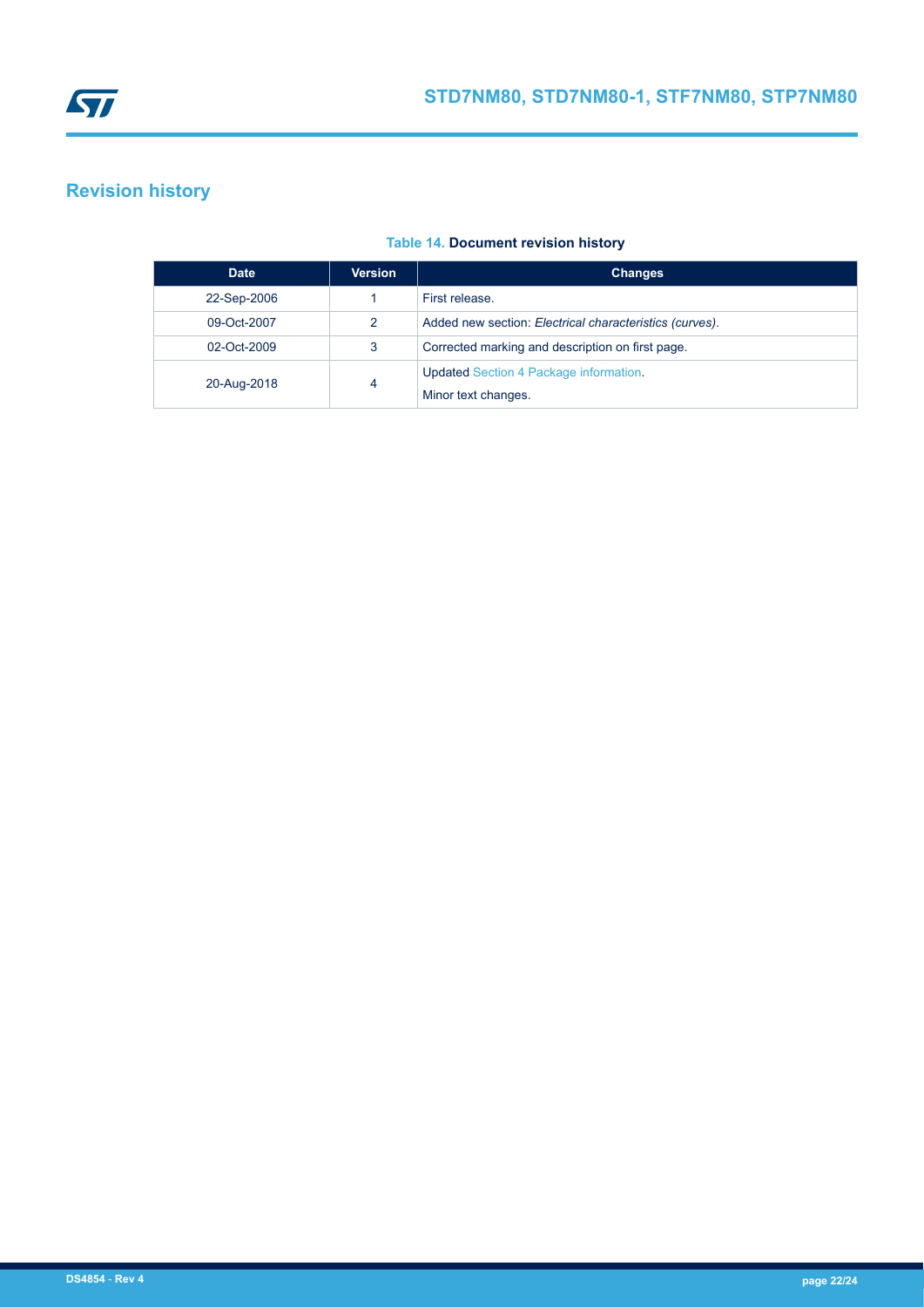

# **Contents**

| $\blacktriangleleft$    |     |  |  |
|-------------------------|-----|--|--|
| $\overline{2}$          |     |  |  |
|                         | 2.1 |  |  |
| $\mathbf{3}$            |     |  |  |
| $\overline{\mathbf{4}}$ |     |  |  |
|                         | 4.1 |  |  |
|                         | 4.2 |  |  |
|                         | 4.3 |  |  |
|                         | 4.4 |  |  |
|                         | 4.5 |  |  |
| 5                       |     |  |  |
|                         |     |  |  |